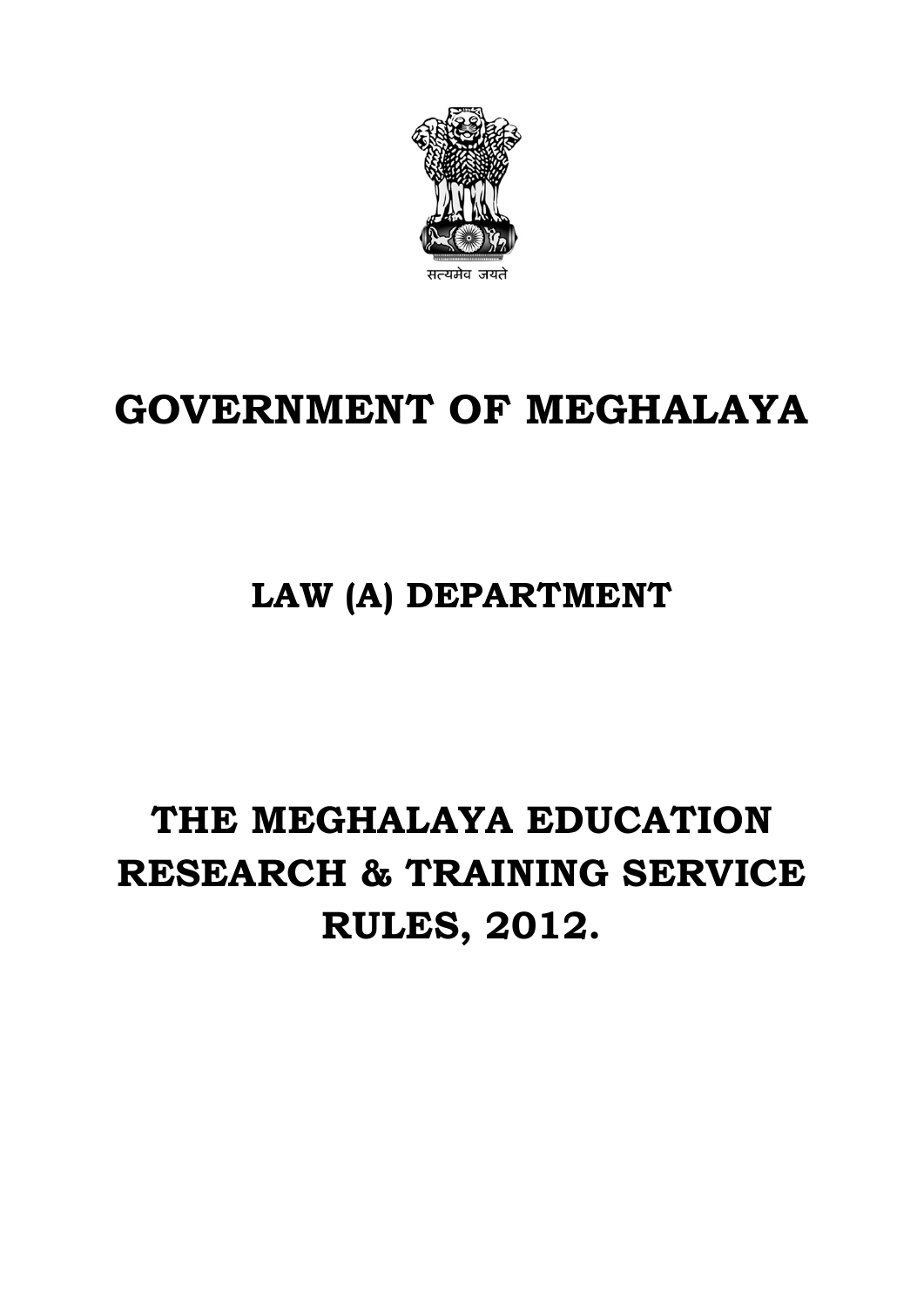#### **The 18th June, 2012**

**No.EDN.375/2000/Pt-II/106. –** In executive of the powers conferred by the proviso to Article 309 of the Constitution of India, the Governor of Meghalaya is pleased to make the following rules for regulating the recruitment and conditions of service of persons appointed to the Meghalaya Education, Research and Training Service of Meghalaya.

#### **THE MEGHALALAYA EDUCATION, RESEARCH AND TRAINING SERVICE RULES**

#### **1. Short title and commencement –**

- (a) These rules may be called "the Meghalaya Education, Research and Training Service Rules, 2012.
- (b) They shall come into force from the date of this notification in the Official Gazette.

#### **2. Definition:-**

In these Rules unless there is anything repugnant in the subject or contact:-

- (a) 'Appointing Authority' means
	- (1) The Governor in respect of the Gazetted posts;
	- (2) The Head of Department in respect of the Non-Gazetted posts;
- (b) 'Commission' means the Meghalaya Public Service Commission;
- (c) 'Committee' means the Department Promotion Committees constituted under Rule 8.
- (d) 'Governor' means the Governor of Meghalaya;
- (e) 'Government' means the Government of Meghalaya;
- (f) 'Member of the Service' means a member of the Meghalaya Education, Research and Training Service' (MERTS);
- (g) 'Rules' means the Meghalaya Education, Research & Training Service Rules, 2012;
- (h) 'Service' means the Meghalaya Education, Research and Training Service' (MERTS);
- (i) 'State' means the State of Meghalaya;
- (j) 'Year' means a Calendar Year.
- **3. Constitution of the Service:-** There shall be constituted a service to be known as the Meghalaya Education, Research and Training Service (MERTS) consisting of the following persons namely:-
	- (1) Persons appointed to different posts in the service before the commencement of these Rules.
	- (2) Persons appointed to different posts in the service in accordance with the provisions of these Rules.
- **4. Composition of the Services:-** (1) The services shall consist of the following grades:-

|      | Selection Grade - I  | $\bullet$ | Director.                        |
|------|----------------------|-----------|----------------------------------|
| ii.  | Selection Grade - II |           | Joint Director.                  |
| iii. | Senior Grade - I     |           | Deputy Director/Principal (DIET) |
| iv.  | Senior Grade - II    | $\cdot$   | Selection Grade Lecturers.       |
| v.   | Junior Grade -I      |           | Senior Lecturers/Principal, NTS. |
| vi.  | Junior Grade - II    | ÷         | Lecturer, DIET/Principal, BTC.   |
| vii. | Junior Grade - III   |           | Instructor NTS/BTC.              |
|      |                      |           |                                  |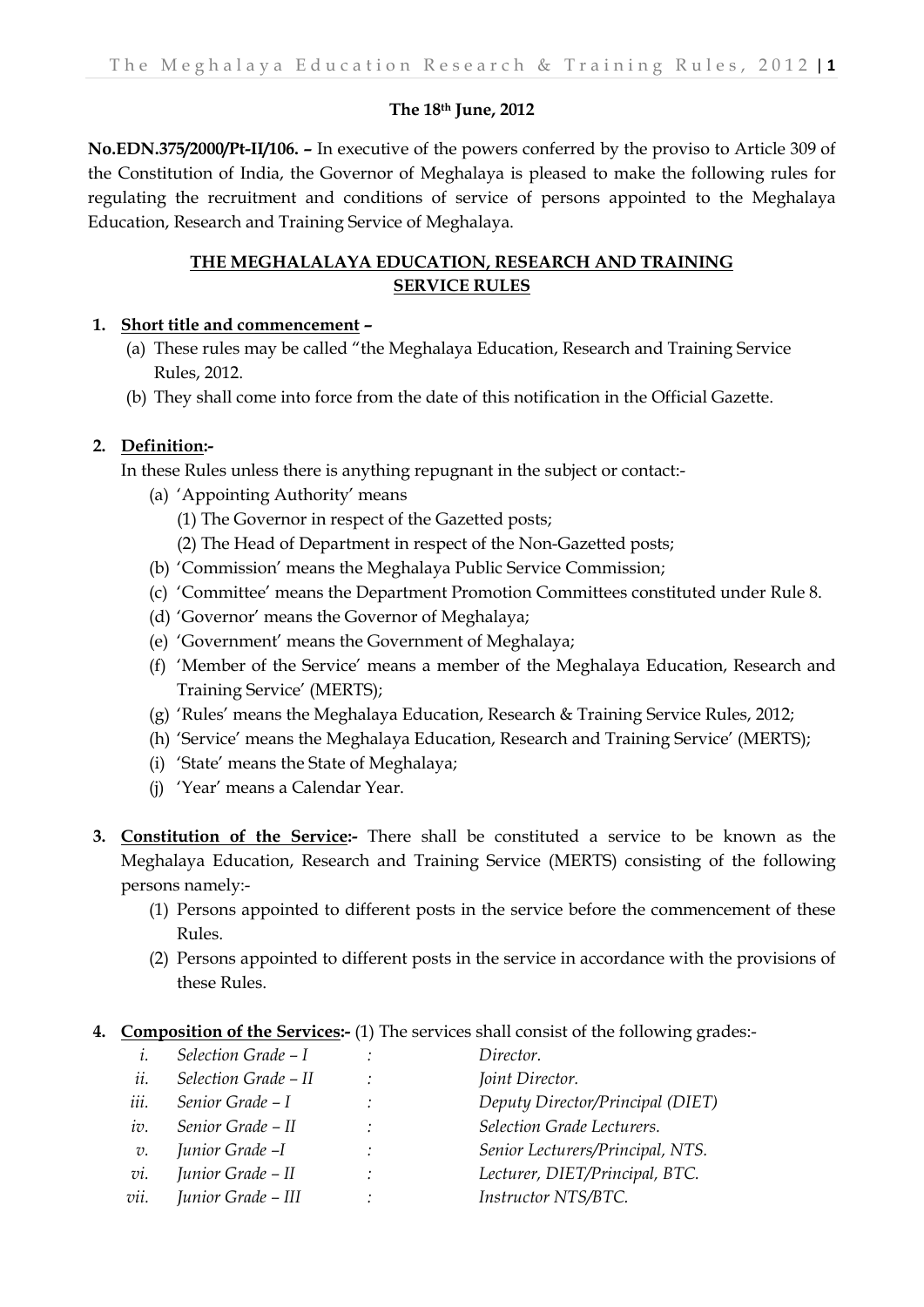(2) Each of the categories of posts in clause (i) to (vii) of sub-rule (1) shall form an independent cadre. Members of the lower cadre shall have no claim for appointment to any post of the higher cadre except in accordance with the provisions made in these Rules.

- **5. Status**:- The Status of the members of the Service holding posts in all the Grades indicated in Rule 4 (1) except Junior Grade III shall be Gazetted and members of the Service belongings to Junior Grade-III shall be Non-Gazetted.
- **6. Strength of the Service**: (1) The strength and composition of the Service shall be such as may be determined by the Governor from time to time.

(2) At the commencement of these Rules, the strength of the service and posts therein shall be as shown in Schedule – I.

**7. Method of recruitment** (1) Appointment to any posts by promotion in the grades other than Junior Grade – II shall be made from the Selection List approved under sub-rule (4) of Rule 10 from, amongst the members of the Service holding the next Grades.

(2) Appointment to any posts of Lecturers in Junior Grade – II shall be made by direct recruitment on the results of examination conducted by the Commission.

Provided that appointment to the post of Principal, BTC in Junior Grade – II shall be made by promotion from the Select List prepared for the purpose from amongst the Instructors of NTS/BTC.

(3) Appointment to any post of Instructors in Junior Grade III shall be made by Direct Recruitment as per procedure to be prescribed by Government from time to time.

**8. Department Promotion Committee:-** (1) For the purpose of appointment by promotion under Rule (7) to Selection Grade I & II, Senior Grade I & II and Junior Grade I & II, there shall be a Departmental Promotion Committee consisting of the following members, namely:-

| $\iota$ . | Chief Secretary                                         | Chairman         |
|-----------|---------------------------------------------------------|------------------|
| ii.       | Principal Secretary/Commissioner & Secretary/           |                  |
|           | Secretary Education Department.                         | Member Secretary |
| iii.      | Principal Secretary/Commissioner & Secretary/Secretary, |                  |
|           | Personnel & A.R. Deptt.                                 | Member           |
| iv.       | Principal Secretary/Commissioner & Secretary/           |                  |
|           | Secretary, Finance Department.                          | Member           |
| $v$ .     | Director Educational Research & Training                | Member           |

(The Committee may invite any other person to attend its meetings if and when considered necessary).

(2) For the purpose of appointment by promotion under Rule (7) other than those mentioned in Rule 8 (1) above, there shall be a Departmental Promotion Committee consisting of the following members, namely: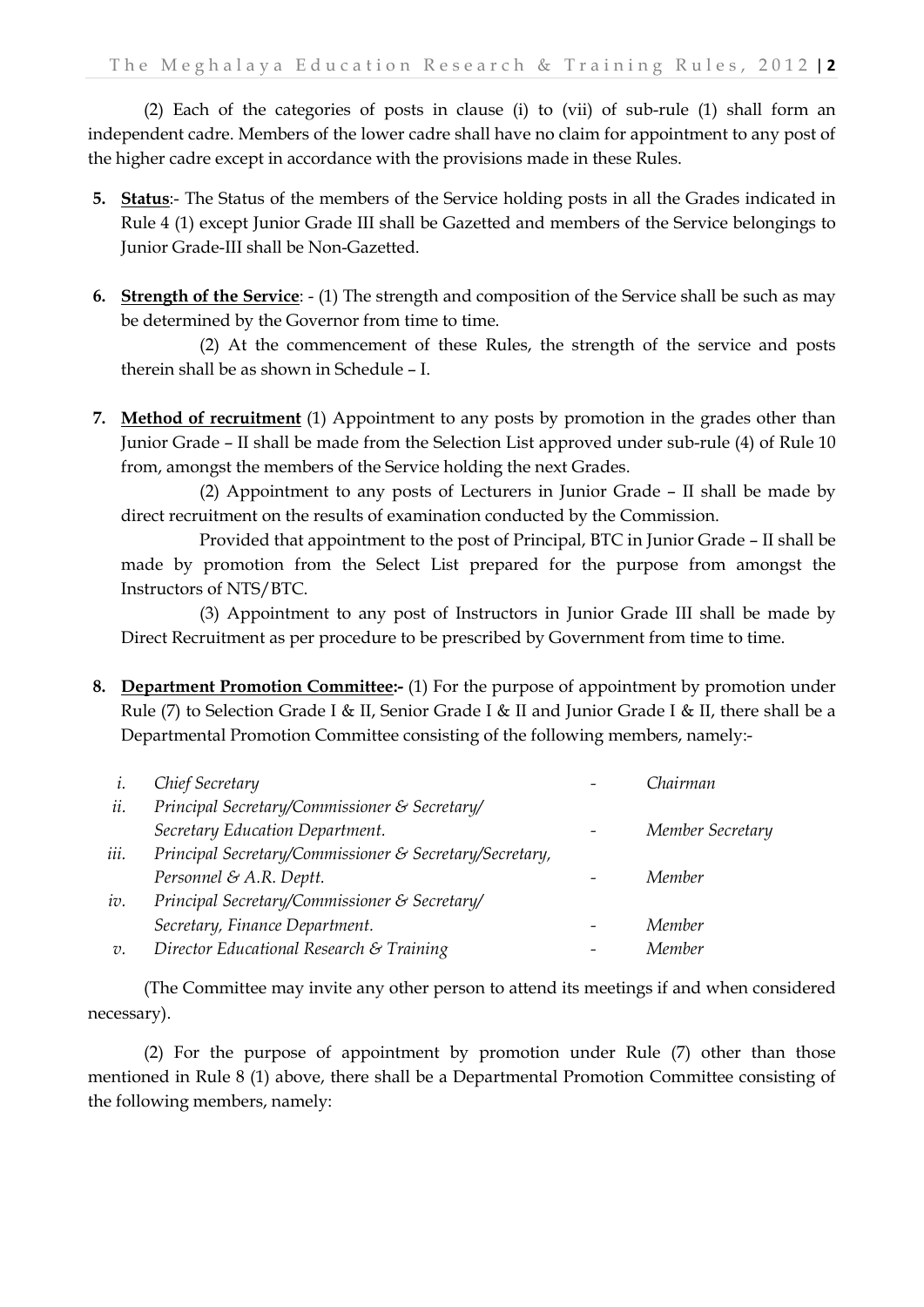|      | Principal Secretary/Commissioner & Secretary/           |          |
|------|---------------------------------------------------------|----------|
|      | Secretary Education Department.                         | Chairman |
| ii.  | Principal Secretary/Commissioner & Secretary/Secretary, |          |
|      | Personnel & A.R. Deptt. or his representative.          | Member   |
| iii. | Principal Secretary/Commissioner & Secretary/           |          |
|      | Secretary, Finance Deptt. or his representative.        | Member   |
| 10.  | Director Educational Research & Training                | Member   |

#### **9. Procedure for preparing the Select lists**:-

(1) At the beginning of each year the Appointing Authority shall refer to the Committee the approximate number of vacancies likely to occur in each cadre of the Service during the year. To enable the Committee to prepare the lists for promotion to those Grades, the Appointing Authority shall furnish the Committee with the following documents namely:-

- i. A list of members of the Service drawn up in order of seniority and consisting three times the number of vacancies referred to in sub-rule (I); provided that such restriction shall not apply in respect of post where the total of eligible person is less than three times the number of vacancies and in such a case the Committee shall consider all the eligible persons.
- ii. The Character Rolls and Service Records of such persons.
- iii. Any other documents and information as may be considered necessary by the Appointing Authority or required by the Committee.

(2) The Committee after examining the character rolls, service records and other documents in respect of all such persons, shall prepare a list based on seniority with due regard to merit and suitability. The number of persons to be included in the list shall be according to actual number of vacancies available at the particular grade. The list shall be forwarded by the Committee to the Appointing Authority.

(3) The names of persons in the list shall be placed in order of preference for promotion. In every case where a junior member is selected in preference to his seniors the Committee shall record in writing the reasons for doing so.

(4) For the purpose of appointment by promotion under sub rules (1) of Rule 7 the Appointing Authority shall consider the list prepared by the Committee along with the character roll and service records and other documents in respect of each person in the list and unless he considers any change is necessary, approve the list. If the Appointing Authority considers that it necessary to make any change in the list received from the Committee, it shall inform the Committee of changes proposed and after taking into account the comments, if any, of the Committee approve the list finally with or without modification as in his opinion, may be just and proper.

(5)The list as approved under sub-rule (4) above shall form the select list for the purpose of appointment by promotion under sub-rules (1) of Rule 7.

**10. Consultation with the Commission:-** (1) The Appointing Authority shall forward the list prepared under Rule 9 to the Commission along with the Character Rolls, Service Records and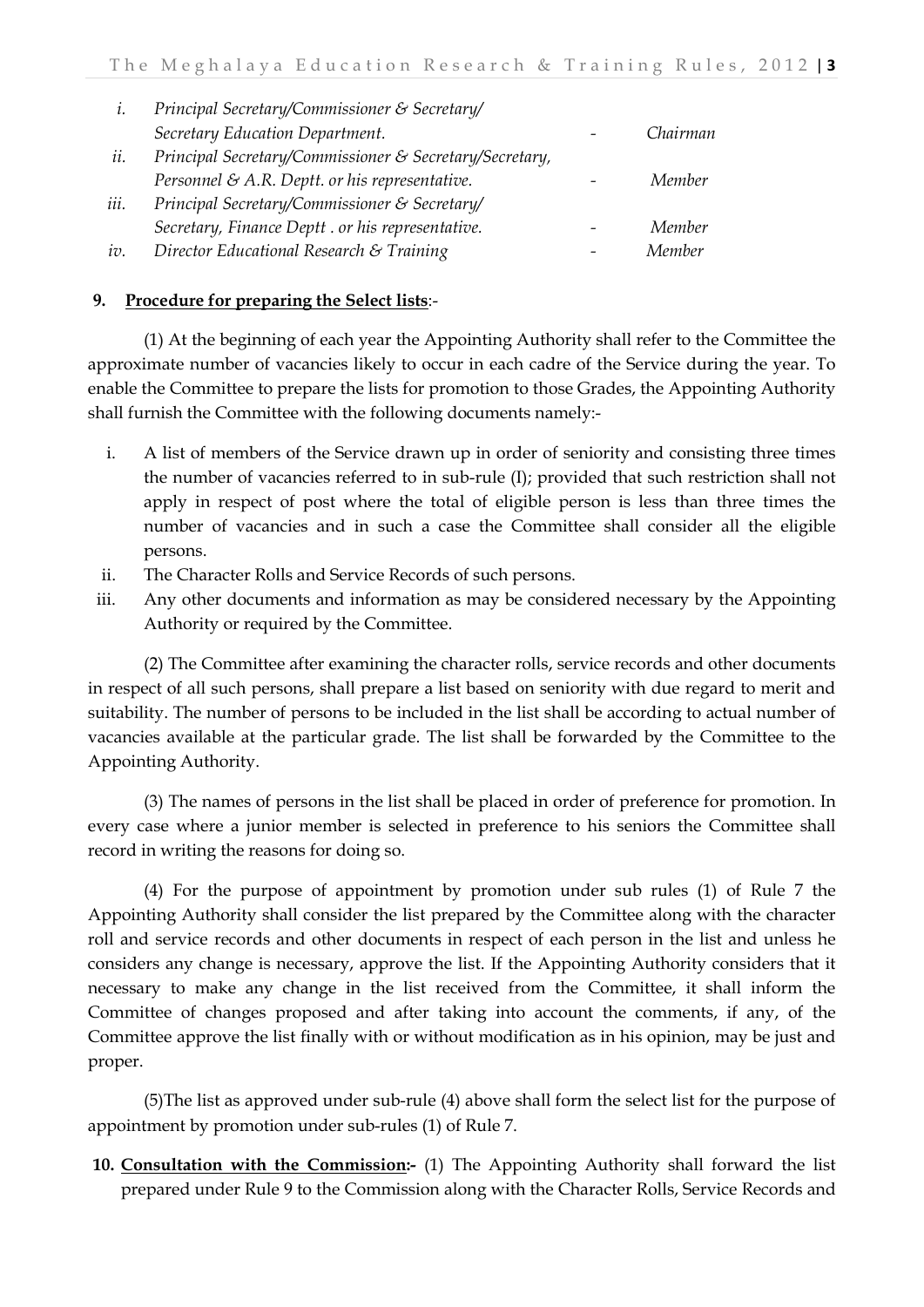other relevant documents in respect of each person in the list together with his comments, if any.

(2) The Commission shall consider the lists and documents referred to in sub-rule (1) and such other documents as it may have called for and unless it considers that any change is necessary approve the list.

(3) If the Commission considers it necessary to make any change in the list received from the Appointing Authority, it shall inform him of the change (s) proposed and after taking into account the comments, if any, of the Appointing Authority, approve the said list finally with or without modifications as may in its opinion to be just and proper.

(4) The list as approved by the Commission under sub-rule (2) and sub-rule (3) shall form the Select List for the purpose of appointment under sub rule (1) of Rule 7

**11. Validity of the Select List** :- The Select List shall remain in force for a period of one year unless its validity is extended with the approval of the Commission;

Provided that such an extension shall not be for a total period exceeding six months;

Provided further, that in the event, of any great lapse in the conduct of duties on the part of any person from the Select list, the appointing Authority may, if he thinks fit, remove the name of such persons from the Select List. The reasons for doing so shall be recorded in writing.

The Committee shall meet once a year to review the Select List.

**12. Direct Recruitment**:- (1) Competitive Examination for direct recruitment under sub-rule (2) and (3) of Rule 7 shall be held at such intervals as the Appointing Authority may, in consultation with the Commission from time to time determined. The date on which and the place at which the examination shall be held, shall be fixed by the Commission.

(2) The examination shall be conducted by the Commission in accordance with such syllabus as the Appointing Authority may from time to time frame in consultation with the Commission.

(3) Of the number of vacancies to be filled up on the result of each examination, there shall be reservation as the Government may from time to time prescribe.

(4) On the basis of the result of the Competitive examination, the Commission shall prepare a list of all successful candidates in order of merit, which shall be determined in accordance with the aggregate marks obtained by each candidate and if two or more candidate obtained by each candidate and if two or more candidates obtain equal marks, the Commission shall arrange them in order of their relative merit which shall determine in accordance with the general suitability of the candidates for appointment to the post. The number of persons to be included in the list shall be as according to the actual vacancies likely to occur during the recruitment year plus 10 (ten) percent of the actual vacancies of 2 (two) name whichever is more. The list shall be forwarded to the Appointing Authority.

(5) The inclusion of a candidate's name in the list confers no right to appointment unless the Appointing Authority is satisfied after such enquiry as may be considered necessary that the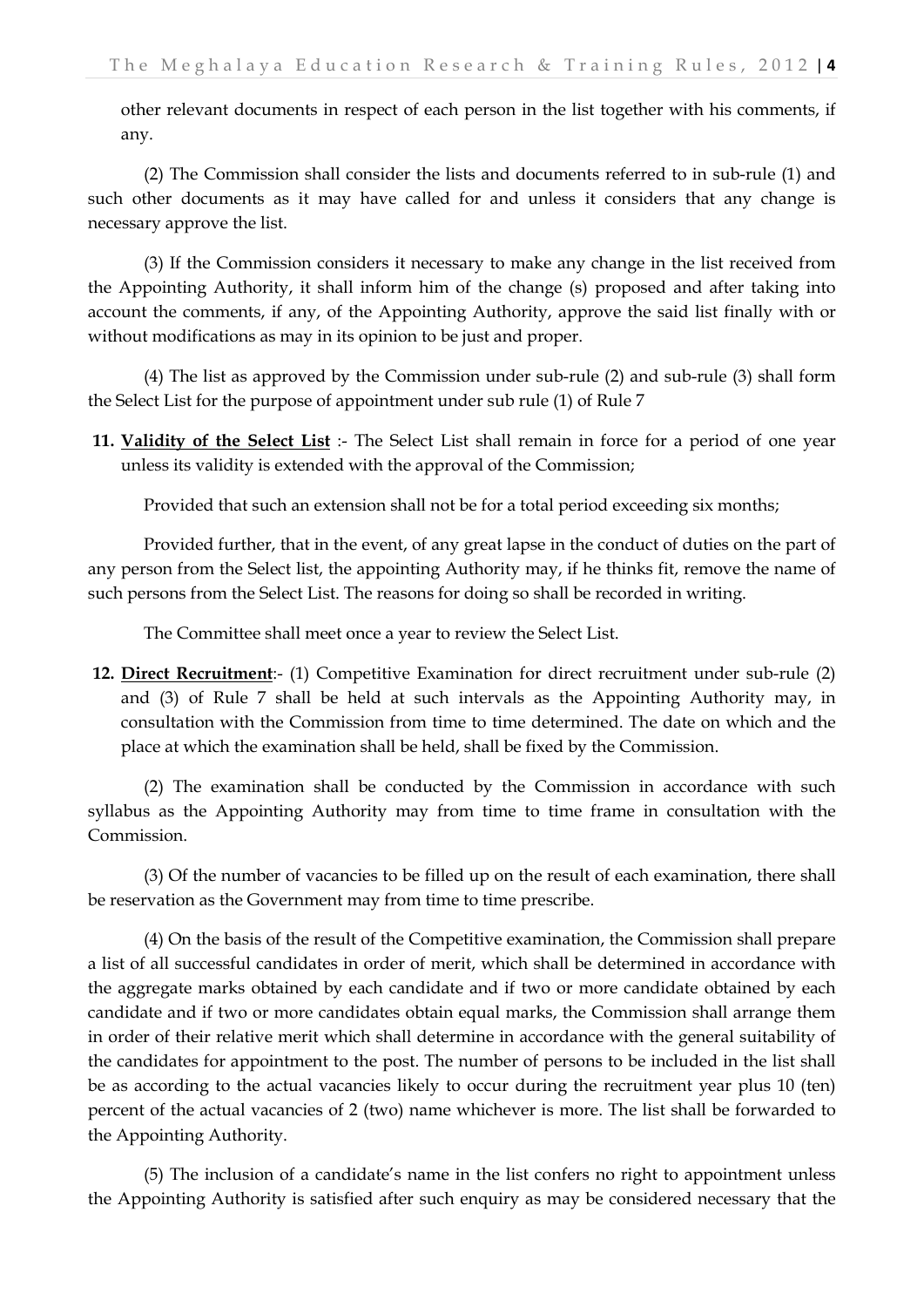candidate is suitable in all respect for appointment to the post and that appointment to any post in the service is subject to availability of vacancy.

- **13. Conditions of eligibility for appearing at the Competitive Examination** :- In order to be eligible to compete at the Examination for direct recruitment, a candidate must satisfy the following conditions, namely:-
	- (1) Nationality He/She must be a citizen of India.
	- (2) Age He /She must have attained the age of 18 years and must not have exceeded the age of 27 years on the first day of the year in which the advertisement for the post is made.

Provided that in the case of candidate belonging to Schedule Caste and Schedule Tribe, the upper age limit will be subject to relaxation made by the Government from time to time.

(3) Educational Qualification – As laid down in Schedule II.

#### **14. Disqualification for appointment to the Service :-**

(1). Subject to the provisions of the people with Disabilities Act 1995, No person shall be appointed who, after such medical examination as the Government may prescribed, is not found to be in good mental or bodily health and free from any physical defect or infirmity which may render him unfit in the discharge of his duties.

(2). No person shall be appointed to the service who had been convicted for any offence involving moral turpitude.

(3). No person who has more than one spouse living shall be eligible for appointment to the Service;

Provided that the Governor may, if he is satisfied that there are special grounds for doing so, exempt any person from the operation of this sub-rule.

(4). No person who attempts to enlist support for his candidature either directly or indirectly by any recommendation either written or oral or by any means, shall be appointed to the Service.

#### **15. Appointment to the Service** :-

1. Appointment to any post in the Service under rule 7 shall be made by the Appointing Authority and in respect of Gazetted post shall also be published in the Meghalaya Gazette.

2. (I) Subject to the provision of sub-rule (3) and (5) of Rule 12 , appointment shall be made from time to time in the order in which the names of candidates appear in the Merit list prepared under sub-rule (4) of Rule 12.

**16. Probation**:- Every person appointed to the Service under sub-rule (2) and sub-rule (3) of rule 7 shall be on probation for a period of 2 (two) years.

Provided that the period of probation may be extended by the Appointing Authority in any individual case by a period not exceeding 2 (two) years on justifiable and reasonable grounds.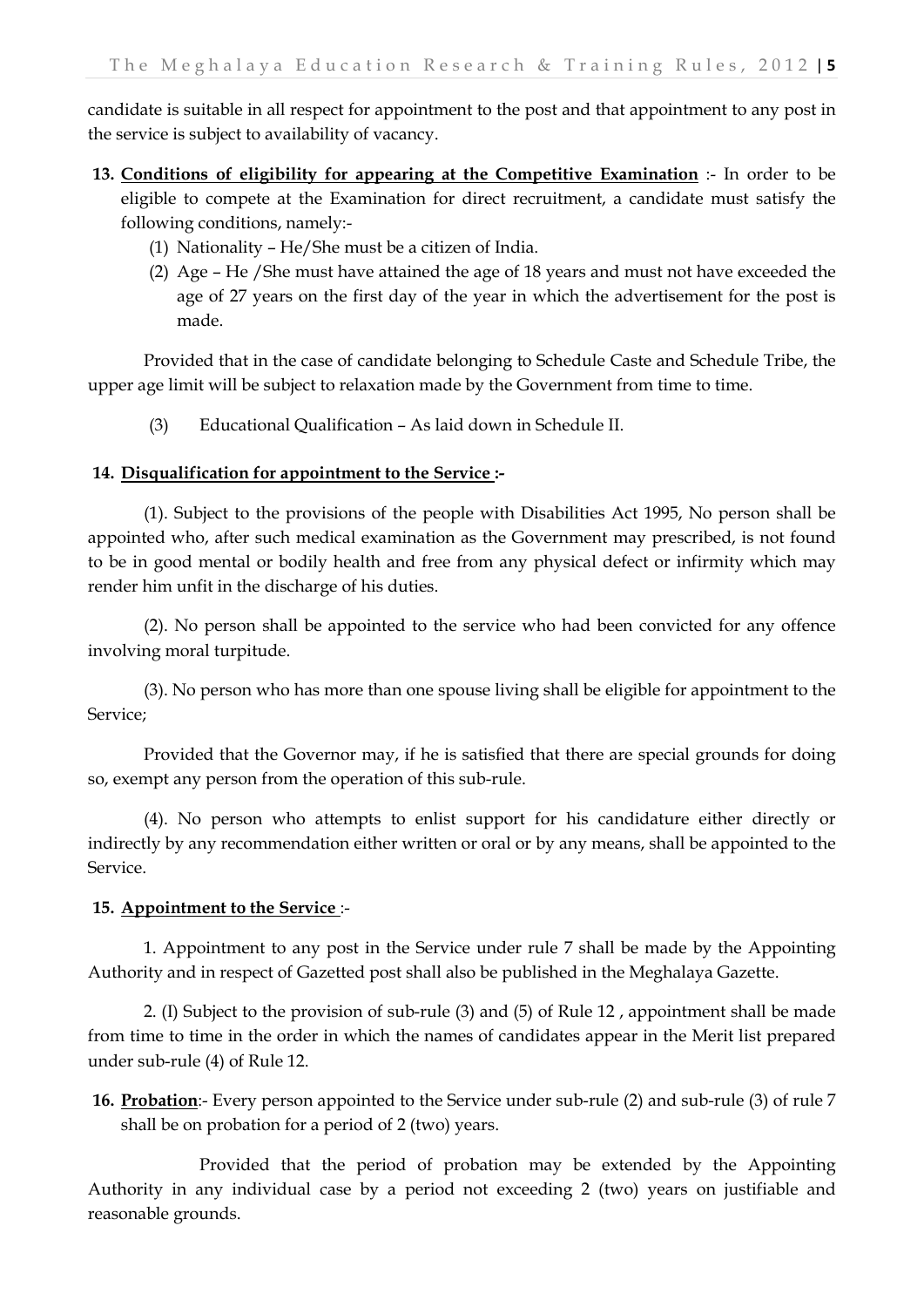Provided further that where a person appointed to the post in the Service could not be place under probation for want of permanent vacancy, any period which he has rendered in a temporary capacity, may having regard to his performance be counted towards the period of probation.

Provided further where the performances of duty by a person placed on probation is not satisfactory or where the probationer is otherwise considered by the Appointing Authority to be unsuitable or unfit to hold the post he may, at any time during the period of probation or immediately at the end of it, be reverted to next lower post/grade and/or dispensed with his service as a Probationer.

**17. Discharge of Reversion**: - Where the Appointing Authority finds that the performance of duty by any member of the Service, appointed by promotion, is unsatisfactory or where he is found unfit to hold the post at any time during the period of probation, such member shall be liable to be reverted to his next lower post or grade.

(2) A member of the Service appointed by direct recruitment shall be liable to be discharged

- (a) He/She fails to make sufficient use of the opportunities given during the training or otherwise fails to give satisfactory performance during the period of probation; or
- (b) He/She fails to pass the Departmental Examination unless the Appointing Authority permits him to sit for re-examination in the subject or subjects in which he failed:

#### **18. Seniority**:-

if:-

(1) The *inter se* seniority of the members of the Service in any cadre appointed on or after 21st January,1972 but before the commencement of these rules, shall be in order in which their names appeared in the respective lists prepared lists prepared by the Commission or the Select List approved by the Commission. Such members shall be junior to all members mentioned in sub-rule (1) and (2) above in the respective cadres.

(2) The *inter se* seniority of the members of the Service appointed to different cadres after the commencement of these rules shall be in the order in which their names appear in the Merit List prepared under sub-rule (4) of Rule 12 in the Select List approved under sub-rule (4) of Rule 10.

Provided that in any cadre, a member of the Service appointed by Promotion/Selection shall be senior to a member appointed by direct recruitment, where such appointment falls in the same year.

(3) If confirmation of any member of the Service is delayed on account of his failure to qualify for such confirmation, he shall lose his seniority vis-a-vis such of his juniors in his cadre as may be confirmed earlier than him. His original position shall, however, be restored on his confirmation subsequently.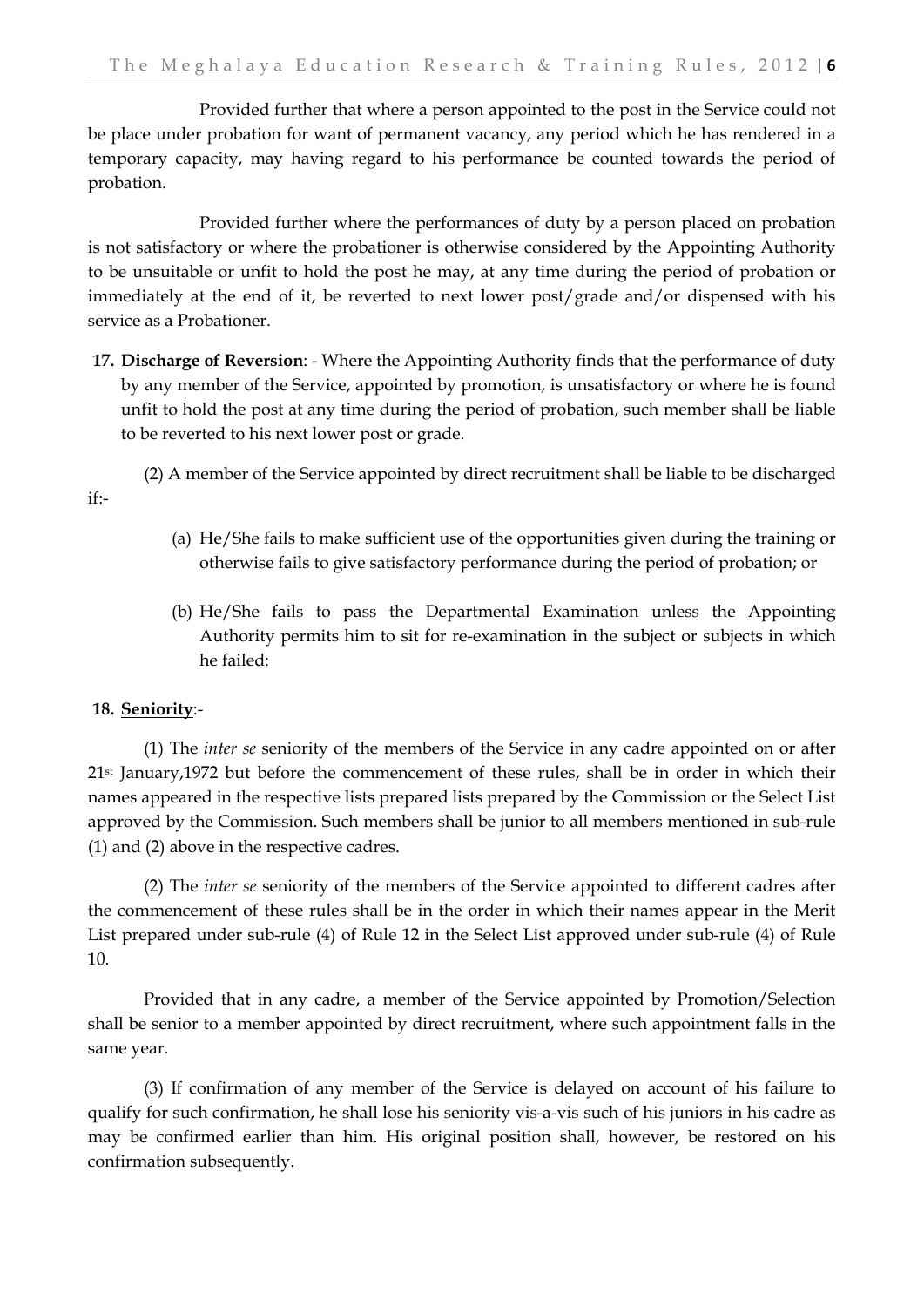- **19. Confirmation** :- (1) Confirmation of a member of the service in the cadre appointed by promotion shall be made according to his seniority in that cadre subject to the following conditions, namely:
	- (a) that he has served not less than one year in the post where he is to be confirmed.
	- (b) that the performance of the employee is satisfactory (to be judged on the basis of Annual Confidential Reports and other relevant records).
	- (c) that there is no departmental proceedings/vigilance enquiry against him, and,
	- (d) Subject to availability of vacancy and that no officer holds a lien on it.

(2) Confirmation of a probationer shall be made according to his seniority in that cadre subject to the following conditions:-

- (a) that he has completed the period of probation to the satisfaction of the Appointing Authority.
- (b) that he is considered otherwise first by the Appointing Authority, and
- (c) subject to availability of vacancy.

Provided that where a person is not given opportunity to undergo the prescribed training under the period of probation his/her confirmation shall not be held up for reasons of not successfully undergoing the said training but such person shall when called upon by the Appointing Authority and opportunity given successfully undergo the said training.

- **20. Gradation List** :- There shall be prepared and published annually an up-to-date gradation list as on 1st January consisting of the names of all members of the Service cadre-wise and drawn up in order of seniority and other particulars relating to the date of birth and appointment to the service and such other details relevant to the service career shall be indicated against each name.
- **21. Increment** :- (1) The first increment admissible to a member of the service shall accue on completion of one year from the date of his joining the post but subsequent increment shall be allowed only on his completion of the period of probation successfully.

(2) Such person referred to in sub-rule (2) of rule 3 shall be allowed to draw increment becoming due within the period of two years from the date of commencement of these Rules but further increments shall be allowed on successful completion of the training courses prescribed.

(3)The pay of the member of the service on his completion of the period of probation on passing the Departmental Examination or training prescribed shall be fixed at such a stage if he has been allowed is usual annual increments due but he shall not be entitled to any arrear in pay on account of withholding due increments for the period prior to the date of his completion of the period of probation or passing the Departmental Examination or the prescribed training.

(4) On promotion from one cadre to another in the Service, the pay shall be fixed in accordance with the principle governing such fixation in the Fundamental Rules and Subsidiary Rules or any other Rules for the time being in force.

**22. Power of the Governor to dispense with or relax any rule**:- The Governor, if satisfied that the operation of any of the provision of these rules causes undue hardship in any particular case or cases or results in any particular post or posts being left unfilled for want of person (s)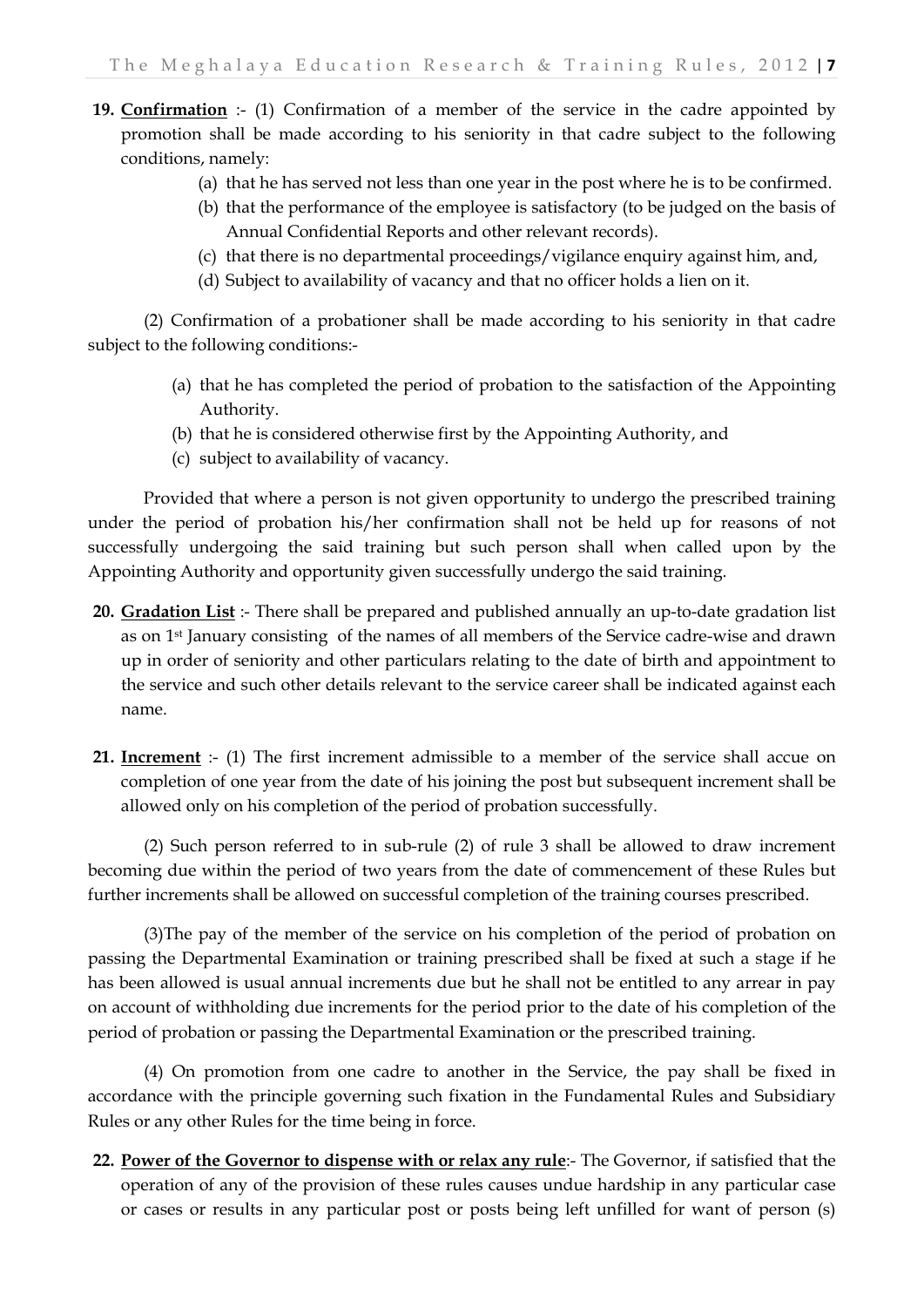possessing the minimum experience as specified by these rules for promotion to such post (s), may dispense with or relax the requirement of any of these rules to such extent and subject to such condition, as it may consider necessary for dealing with the case in a just and equitable manner, or, for meeting the exigencies of public interest.

- **23. Interpretation**:- If any question arises relating to the interpretation of these Rules, the decision of the Government in the Education Department with the approval of the Personnel and A.R. Department shall be final.
- **24. Repeal and Savings**: All rules, orders, or notifications corresponding to and in force immediately before the commencement of these rules are hereby repealed.

Provided that all orders made or action taken under the rules, order or notification so repealed or any action taken in pursuant thereto shall be deemed to have been validly made or taken under the corresponding provisions of these rules.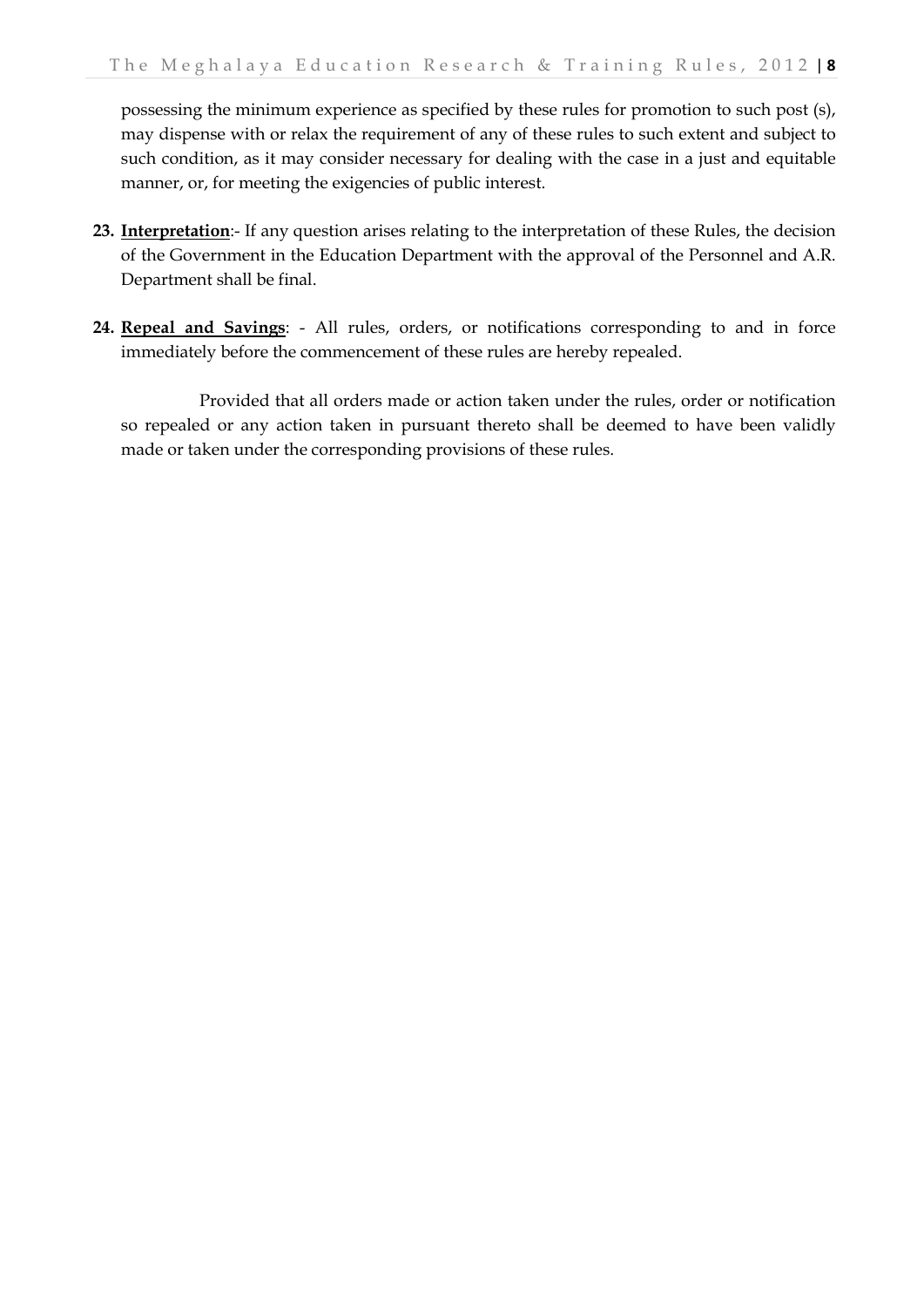### SCHEDULE – I

### **Composition, scale of pay and strength of the Service**.

| <b>Name of Posts</b>                                             | Time scale of pay                          | Total<br>Strength          | <b>Temporary</b> | Permanent                | <b>Remarks</b>           |  |  |  |
|------------------------------------------------------------------|--------------------------------------------|----------------------------|------------------|--------------------------|--------------------------|--|--|--|
| $\mathbf{1}$                                                     | $\overline{2}$                             | $\overline{\mathbf{3}}$    | 4                | 5                        | 6                        |  |  |  |
|                                                                  |                                            |                            |                  |                          |                          |  |  |  |
|                                                                  |                                            | <b>Senior Grade I Post</b> |                  |                          |                          |  |  |  |
| 1. Director                                                      | 31,300-940-37880-1110-46760                | $\mathbf{1}$               | $\mathbf{1}$     |                          |                          |  |  |  |
| <b>Senior Grade II Post</b>                                      |                                            |                            |                  |                          |                          |  |  |  |
| 1. Joint Director                                                | 26700-800-33100-1000-42100                 | $\mathbf{1}$               | $\mathbf{1}$     | ٠                        | $\sim$                   |  |  |  |
| <b>Senior Grade I Posts</b>                                      |                                            |                            |                  |                          |                          |  |  |  |
| 1. Deputy Director                                               | 23300-700-27500-830-32480-970-<br>39270    | $\overline{2}$             | $\overline{2}$   |                          |                          |  |  |  |
| 2. Principal, DIET<br>$-do-$                                     |                                            | $\overline{7}$             | $\overline{7}$   | $\overline{\phantom{a}}$ |                          |  |  |  |
| <b>Senior Grade II Posts</b>                                     |                                            |                            |                  |                          |                          |  |  |  |
| 1. Selection Grade                                               | 20700-620-24420-730-29530-890-             | Placement                  | Placement        |                          |                          |  |  |  |
| Lecturer                                                         | 36650                                      |                            |                  |                          |                          |  |  |  |
| <b>Junior Grade I Posts</b>                                      |                                            |                            |                  |                          |                          |  |  |  |
| 1. Principal, NTS                                                | 18300-500-21800-EB-650-27000-<br>810-35100 | $\overline{2}$             | $\overline{2}$   | ٠                        | $\overline{\phantom{0}}$ |  |  |  |
| 2. Senior Lecturer<br>18300-500-21800-EB-650-27000-<br>810-35100 |                                            | Placement                  | Placement        |                          |                          |  |  |  |
| <b>Junior Grade II Posts</b>                                     |                                            |                            |                  |                          |                          |  |  |  |
| 1. Principal, BTC                                                | 17000-470-20290-EB-560-25330-              | 4                          | 4                |                          |                          |  |  |  |
|                                                                  | 760-33690                                  |                            |                  |                          |                          |  |  |  |
| 2. Lecturers DIETs                                               | 17000-470-20290-EB-560-25330-              | 109                        | 78               | 31                       | $\blacksquare$           |  |  |  |
| 760-33690                                                        |                                            |                            |                  |                          |                          |  |  |  |
| <b>Junior Grade III Posts</b>                                    |                                            |                            |                  |                          |                          |  |  |  |
| 1. Instructors of                                                | 14100-350-16550-EB-460-20690-              | 40                         | 40               | $\overline{\phantom{a}}$ |                          |  |  |  |
| NTS/BTCs                                                         | 620-2750                                   |                            |                  |                          |                          |  |  |  |